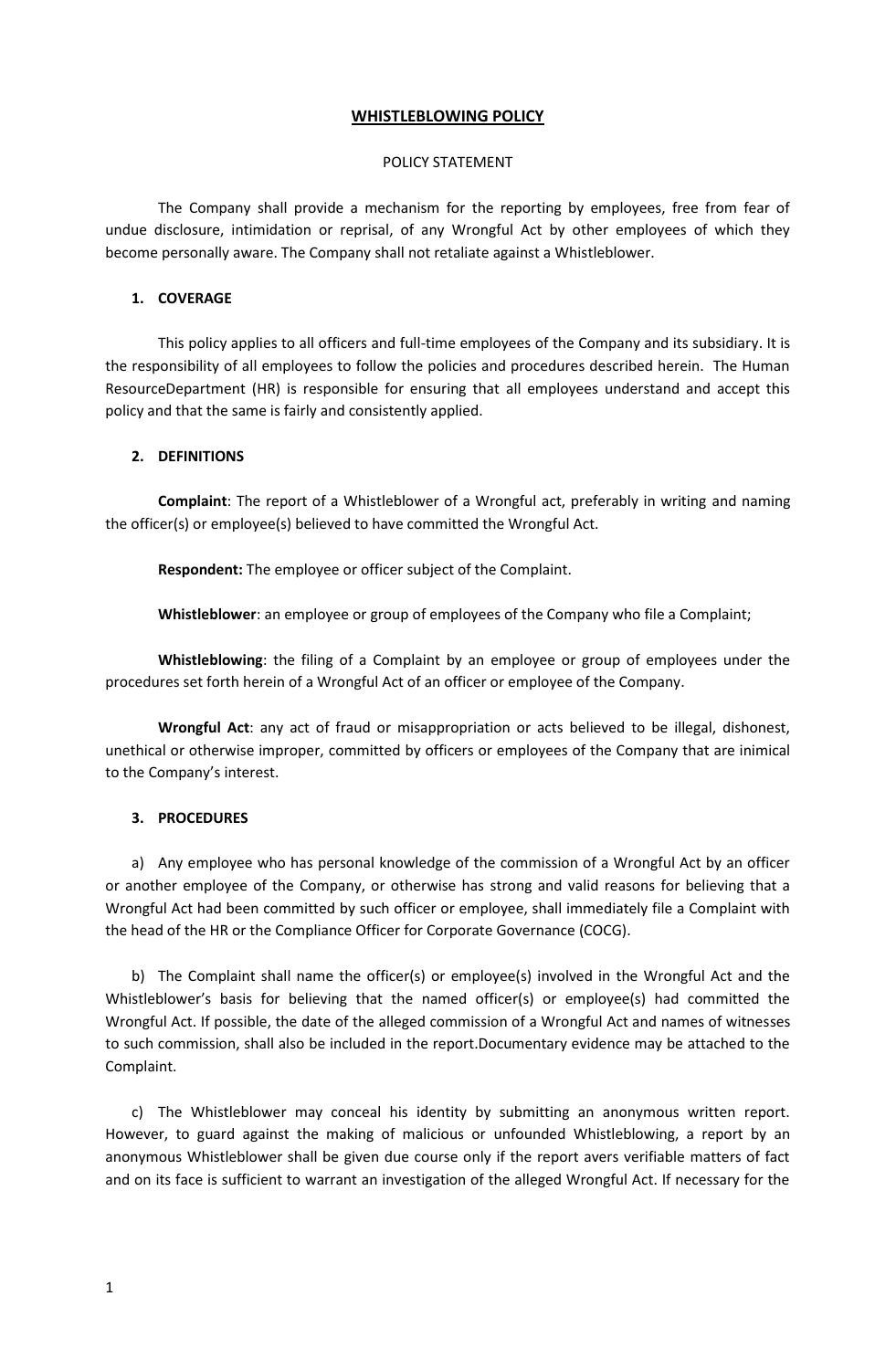conduct of a fair and adequate investigation, the Whistleblower may be required to reveal his identity. For this purpose, the Complaint should indicate an alphanumeric code consisting of 5 characters of his/her choice, which code the head of the HR shall use as a reference when requesting the Whistleblower to reveal his identity.

d) Upon receipt of the Whistleblower's report, the investigation of the Wrongful Act will be immediately conducted under the direction of the head of HR and with the assistance of the Internal Audit Department and/or Legal Department. The Respondent shall be notified in writing of the Complaint against him/her and shall be afforded the opportunity to be heard and defend himself/herself.

e) Reports will be kept confidential to the extent possible. The identity of the Whistleblower will be kept confidential for as long as it does not hinder or frustrate any investigation.

f) A withdrawal by the Whistleblower of the Complaint shall not preclude the head of HR from proceeding with the investigation of the case if warranted by the evidence or documents presented and the seriousness of the Wrongful Act(s) alleged as determined by the COCG.

g) The head of HR shall submit a written report of the findings of the investigation to the immediate superior of the Respondent(s). If warranted by the findings, such immediate superior shall determine the appropriate disciplinary action to be taken in accordance with the Company's Code of Conduct and cause the implementation of such action immediately. The COCG shall be promptly advised of such findings and disciplinary action.

h) The Audit Committee, through the COCG, shall be notified of all Complaints filed by Whistleblowers and of the results of the investigation of such Complaints.

# **4. HARASSMENT OR VICTIMIZATION OF A WHISTLE-BLOWER**

No Whistleblower who in good faith reports a Wrongful Act will suffer harassment or retaliation or bullying. The harassment or victimization in whatever form or manner of a Whistleblower will be treated as a serious disciplinary offense, which will be dealt with under the Company's existing disciplinary rules and regulations.

Retaliation may be in the form of reprisal, discrimination, intimidation or adverse personnel action by the Company's officers, executives or supervisors against the Whistleblower.

## **5. UNTRUE ALLEGATIONS**

If a Whistleblower makes an allegation in good faith which was proven to be false by subsequent investigation, no action will be taken against him. Every Whistleblower should however exercise due care to ensure veracity of the information he reports as malicious reporting shall be dealt with in accordance with the Company's Code of Conduct.

## **6. AMENDMENT OF THIS POLICY**

The Company, in its sole discretion, may amend or modify this whistleblowing policy, in part or in whole, at any time. All approvals for any amendment to or modification of this policy are vested with the President given the proper recommendation by the HR, Internal Audit Department or Legal